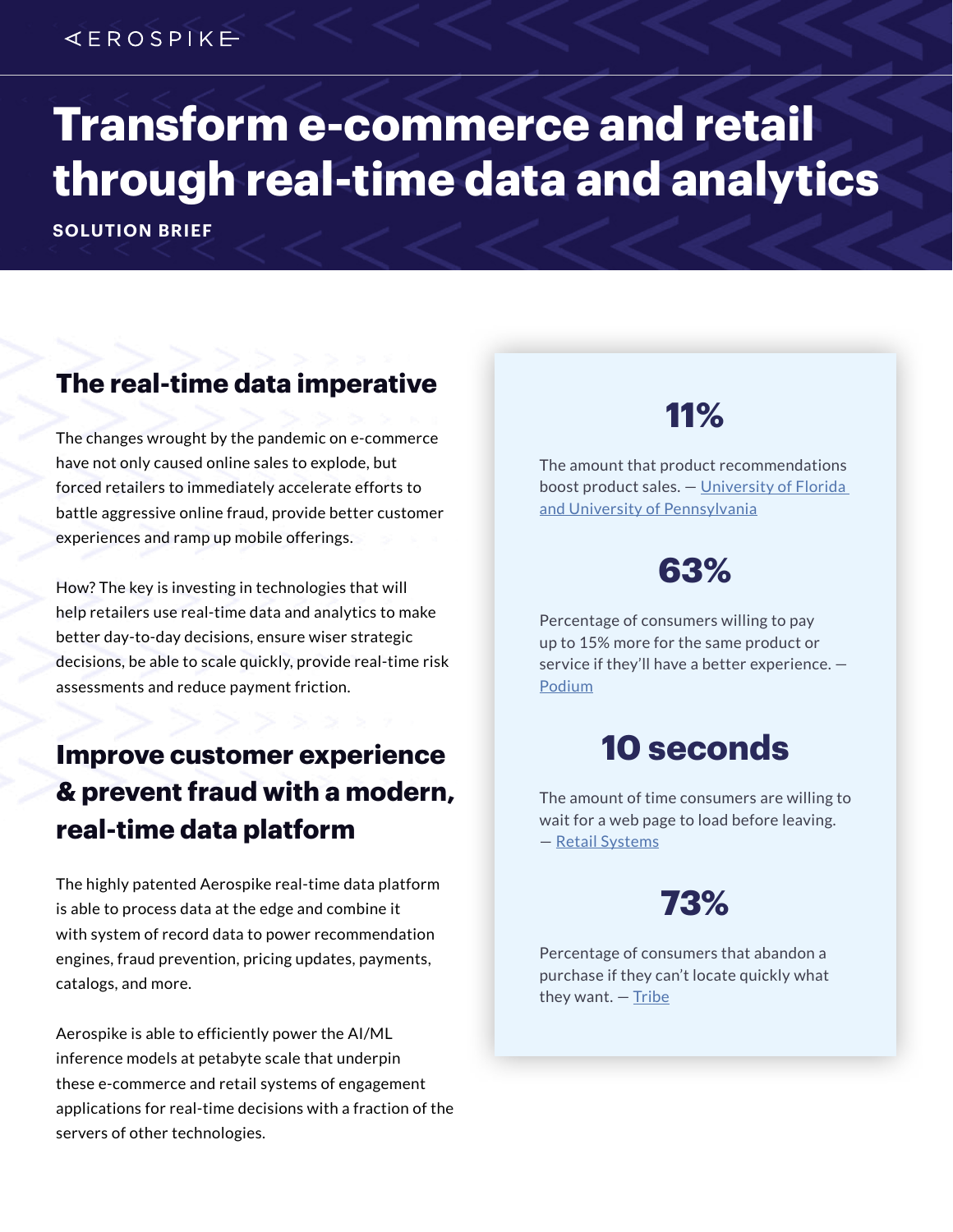# **Aerospike powers e-commerce applications through proven solutions**

# नि

#### **Fraud Prevention**

Vet inbound business transactions to provide realtime risk assessment and decisioning.



#### **Dynamic Pricing**

Set flexible prices enabling real-time pricing and promotions for products or services based on current market demands, user profile, and inventory levels.



#### **Recommendation Engine**

Increase online engagement with a fast data layer to support multiple requests per recommendation.

## 同

#### **Mobile Payments**

Power your payment solutions and enable digital wallets, increasing customer loyalty while reducing payment friction.

#### **Catalog Search**

 $\left( 3\right)$ 

Create a fast data access layer with your system of record. Accurately update your inventory in real-time for your customers by replacing your cache database.

#### **CASE STUDY**

### **Wayfair sets its course for growth**

Wayfair, now a \$14 billion e-commerce provider in the home furnishings space, was looking to upgrade its environment from a brittle, unscalable, inflexible data architecture to one that could support and foster its 30% CAGR.



They were looking to increase performance of response times of their e-commerce applications, reduce complexity of supporting their data environment, and lower their total cost of operations.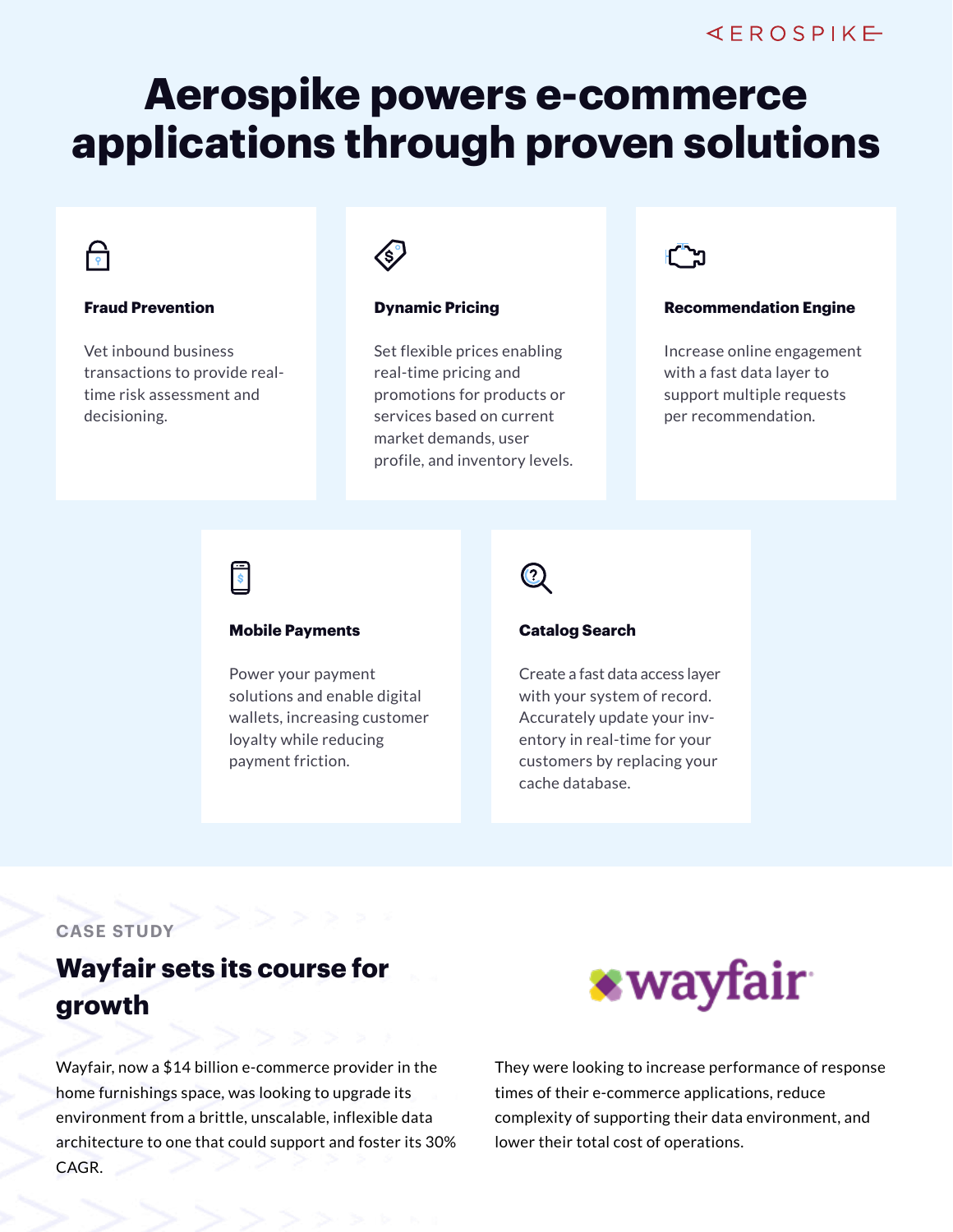#### $4EROSPIKE$

### **Results with Aerospike**



**Less discarded shopping baskets** and better product selection with response times below 1 millisecond

**Lower TCO** with 1/8th the server footprint of the incumbent Redis and Memcached solution



**Improved customer satisfaction** & wallet share

30TB now able to grow to **75TB**

**Messaging and upsell and cross-sell** to online users while maintaining user session data Their e-commerce applications in need of help were their in-themoment:

- **Recommendation engine**
- **Customer behavioral analytics**
- **Catalogue**
- **Pricing**

#### **CASE STUDY**

## **Snapdeal, large Indian online marketplace, accelerates personalized web experience with Aerospike**

Snapdeal, one of India's largest online marketplaces, needed to deliver real-time dynamic pricing while maintaining consistently high availability and responsiveness for millions of consumers purchasing products from over 20000 sellers. The current solution, a combination of MySQL and MongoDB, resulted in response times that slowed to more than a second, resulting in a compromised shopping experience and led to lost revenue opportunities. In addition, they had to artificially spread out their updates throughout the day, unable to update prices in real-time.